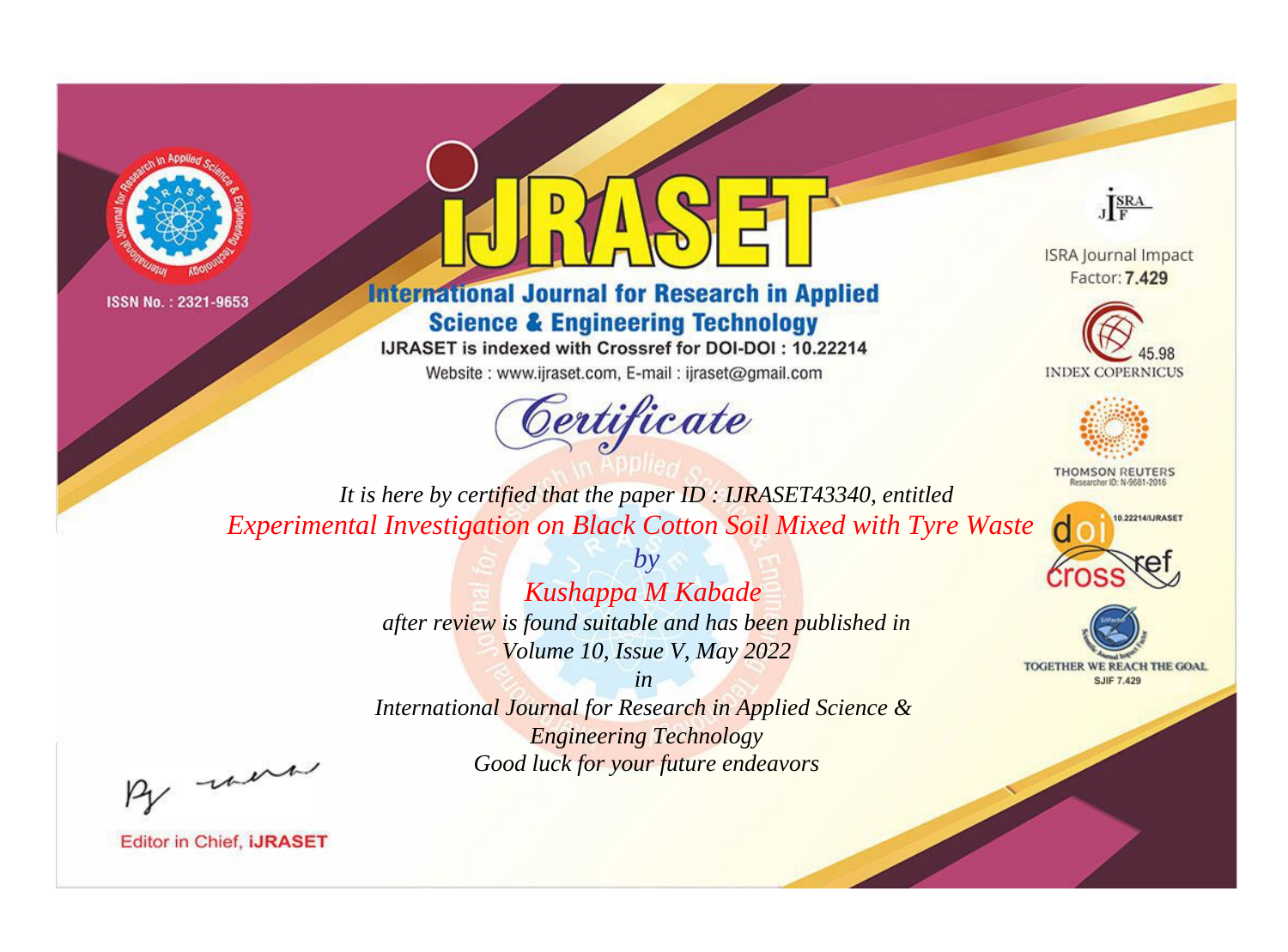



**International Journal for Research in Applied Science & Engineering Technology** 

IJRASET is indexed with Crossref for DOI-DOI: 10.22214

Website: www.ijraset.com, E-mail: ijraset@gmail.com



JERA

**ISRA Journal Impact** Factor: 7.429





**THOMSON REUTERS** 



TOGETHER WE REACH THE GOAL **SJIF 7.429** 

It is here by certified that the paper ID: IJRASET43340, entitled Experimental Investigation on Black Cotton Soil Mixed with Tyre Waste

> **Bhagyashree Shinde** after review is found suitable and has been published in Volume 10, Issue V, May 2022

 $b\nu$ 

 $in$ International Journal for Research in Applied Science & **Engineering Technology** Good luck for your future endeavors

By morn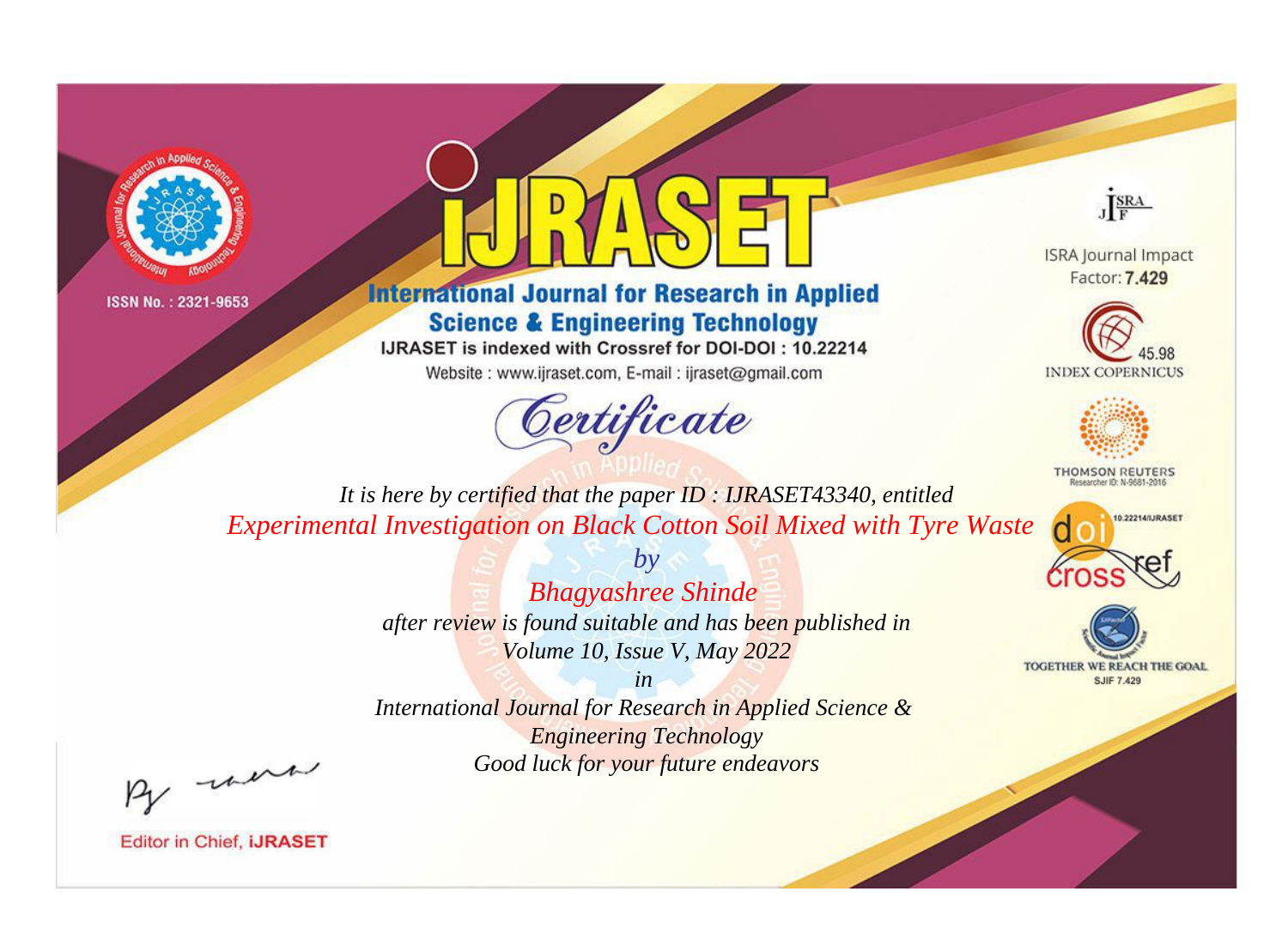



**International Journal for Research in Applied Science & Engineering Technology** 

IJRASET is indexed with Crossref for DOI-DOI: 10.22214

Website: www.ijraset.com, E-mail: ijraset@gmail.com



JERA

**ISRA Journal Impact** Factor: 7.429





**THOMSON REUTERS** 



TOGETHER WE REACH THE GOAL **SJIF 7.429** 

*It is here by certified that the paper ID : IJRASET43340, entitled Experimental Investigation on Black Cotton Soil Mixed with Tyre Waste*

> *by Akshata Beerappagol after review is found suitable and has been published in Volume 10, Issue V, May 2022*

> > *in*

*International Journal for Research in Applied Science & Engineering Technology Good luck for your future endeavors*

By morn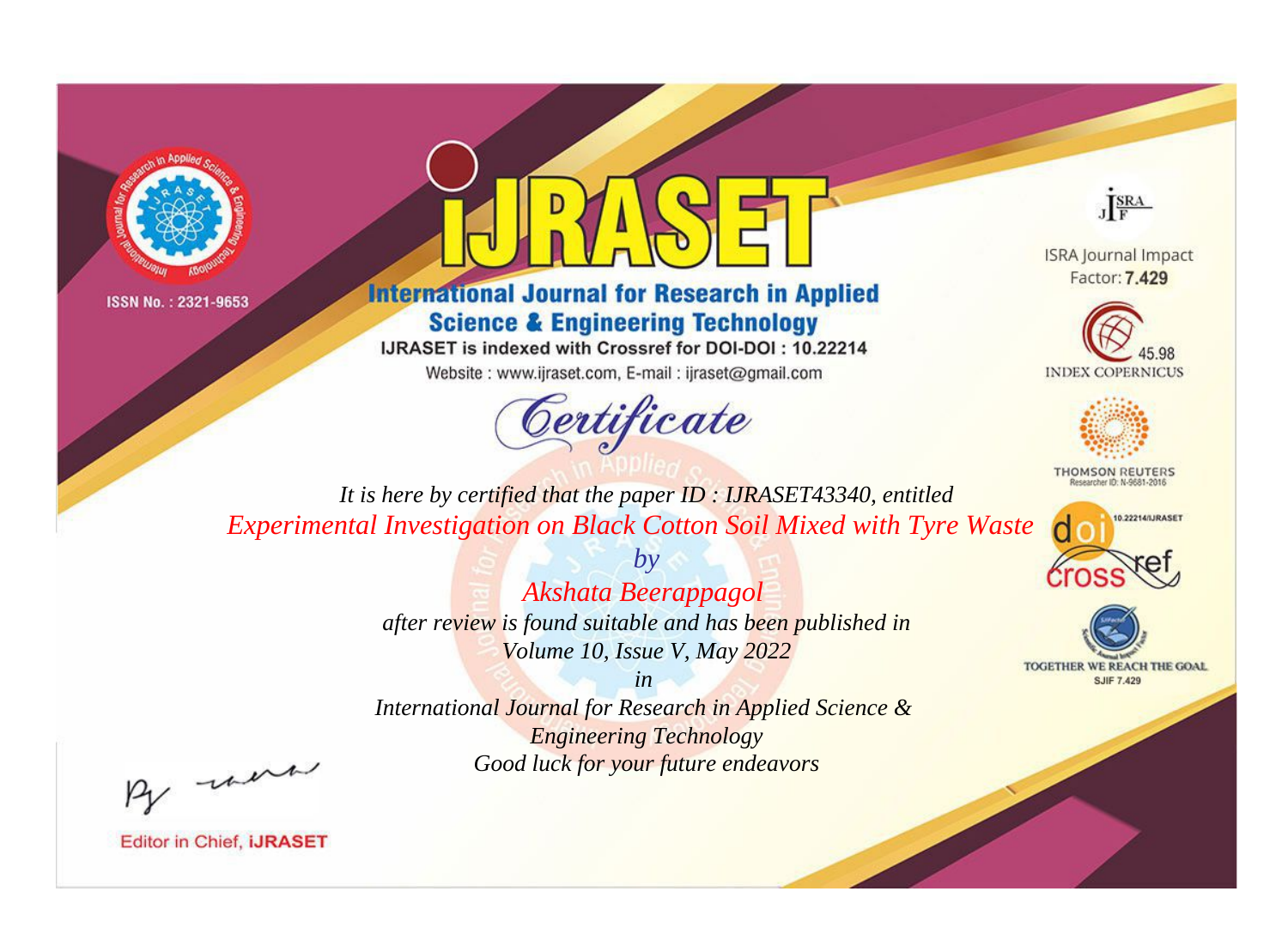



**International Journal for Research in Applied Science & Engineering Technology** 

IJRASET is indexed with Crossref for DOI-DOI: 10.22214

Website: www.ijraset.com, E-mail: ijraset@gmail.com



JERA

**ISRA Journal Impact** Factor: 7.429





**THOMSON REUTERS** 



TOGETHER WE REACH THE GOAL **SJIF 7.429** 

*It is here by certified that the paper ID : IJRASET43340, entitled Experimental Investigation on Black Cotton Soil Mixed with Tyre Waste*

> *Swarnakavya Rothod after review is found suitable and has been published in Volume 10, Issue V, May 2022*

*by*

*in* 

*International Journal for Research in Applied Science & Engineering Technology Good luck for your future endeavors*

By morn